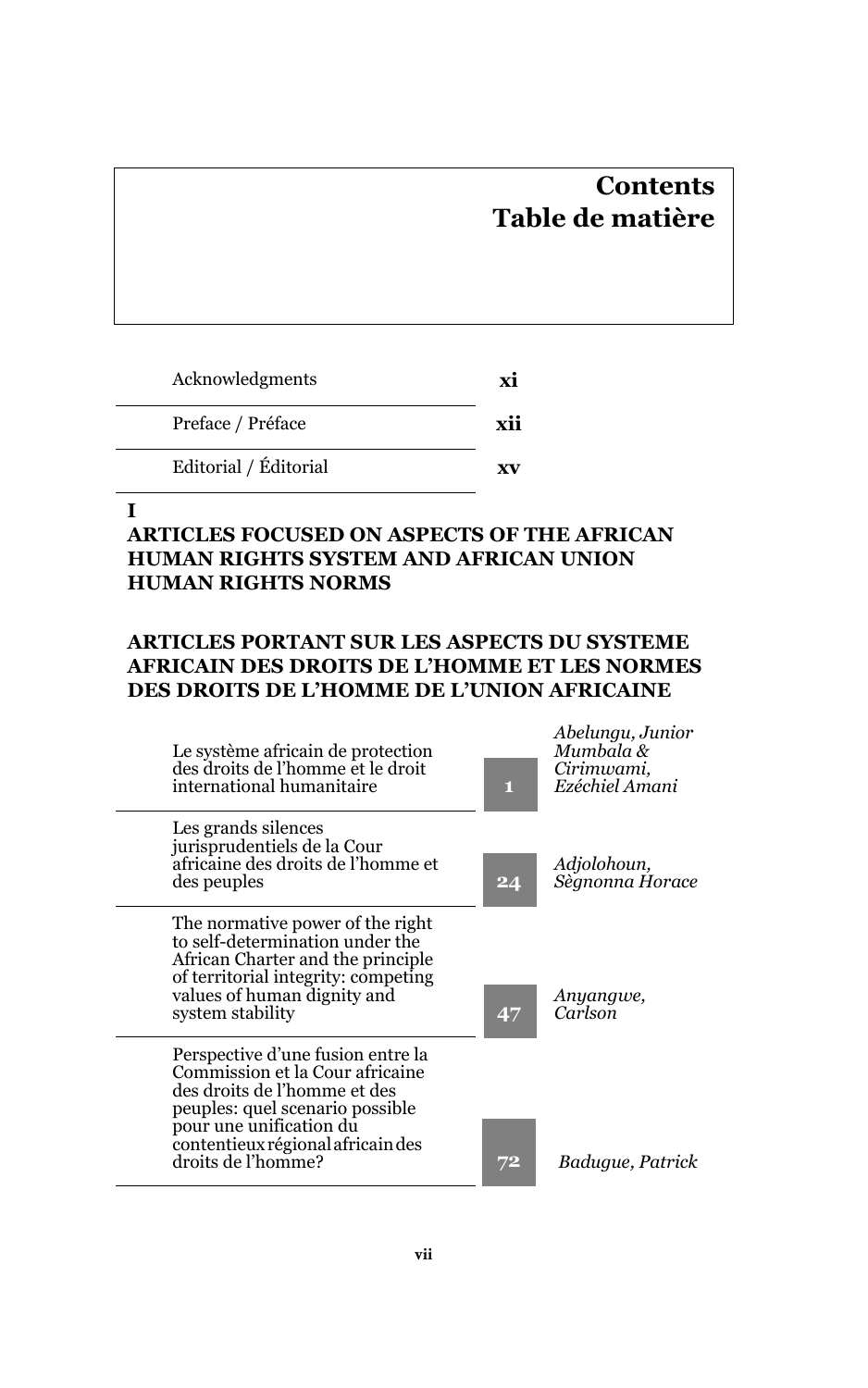| The application of African Union<br>(human rights) law in Uganda:<br>trends and prospects from a<br>comparative review                                                                        | 89  | Kabumba,<br>Busingye                                |
|-----------------------------------------------------------------------------------------------------------------------------------------------------------------------------------------------|-----|-----------------------------------------------------|
| Signs of triumph, trial and<br>tribulation: reflections on the<br>domestication and<br>implementation of article 9 of the<br>Women's Rights Protocol in<br>Namibia                            | 131 | Kariseb, Kennedy                                    |
| L'exercice de la compétence<br>contentieuse de la Cour africaine<br>des droits de l'homme et des<br>peuples à l'épreuve de la<br>souveraineté des Etats                                       | 153 | Kéké, Sakré                                         |
| La déclaration de l'article 34(6) du<br>Protocole de Ouagadougou dans le<br>système africain des droits de<br>l'homme: entre régressions<br>continentales et progressions<br>régionales       | 179 | Kemkeng, Carole<br>Valérie Nouazi                   |
| Follow-up as a 'choice-less choice':<br>towards improving the<br>implementation of decisions on<br>communications of the African<br>Children's Committee                                      | 200 | Mezmur, Benyam<br>Dawit & Kahbila,<br>Mbuton Ulrike |
| The interpretation of the right to<br>mental health in the Africa and<br>American systems                                                                                                     | 223 | Wachira, Miriam<br>& Cassell, Doug                  |
| Assessing Rwexit: the impact and<br>implications of Rwanda's<br>withdrawal of its article 34(6)<br>declaration before the African<br>Court on Human and Peoples'<br>Rights                    | 243 | Windridge, Oliver                                   |
| Le mécanisme de garantie des<br>droits de l'homme de la CEDEAO:<br>entre emprunt et appropriation<br>des instruments du système<br>continental                                                | 259 | Yougbaré, Robert                                    |
| Human rights in the African Union<br>decision-making processes: an<br>inside view of states' reaction to<br>the Activity Reports of the African<br>Commission on Human and<br>Peoples' Rights | 295 | Zewudie. Tilahun<br>Adamu                           |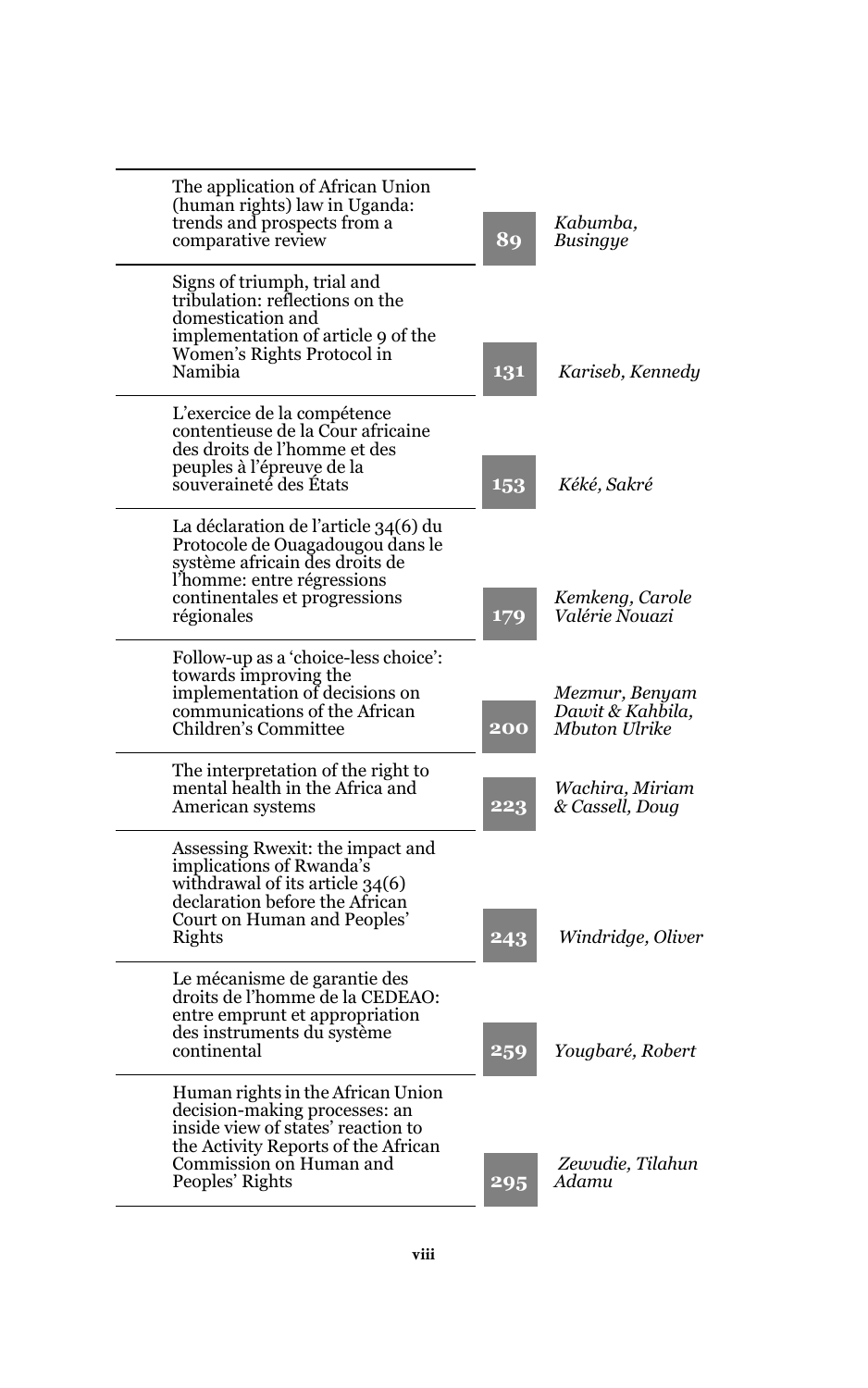### **II SPECIAL FOCUS ON THE AFRICAN UNIONS' THEME FOR 2018: THE FIGHT AGAINST CORRUPTION**

# **FOCUS SPECIAL SUR LE THEME DE L'UNION AFRICAINE POUR L'ANNEE 2018: LA LUTTE CONTRE LA CORRUPTION**

| Combating corruption-related<br>illicit financial flows from Africa:<br>legal approaches and challenges            | 321 | Duri, Jorum                                           |
|--------------------------------------------------------------------------------------------------------------------|-----|-------------------------------------------------------|
| L'hydre de la corruption dans les<br>relations euro-africaines                                                     | 347 | Hassan, Adam<br>Abdou                                 |
| Corruption and the right to vote in<br>free and fair elections in Africa: is<br>the will of the people on auction? | 375 | Murimi, Edward<br>Kahuthia &<br>Kinyunyu,<br>Selemani |
|                                                                                                                    |     |                                                       |

#### **III CASE COMMENTARIES**

## **COMMENTAIRES DE DECISIONS**

| The (un) willingness to implement<br>the recommendations of the<br>African Commission on Human<br>and Peoples' Rights: revisiting the<br>Endorois and the Mamboleo<br>decisions       | 400 | Inman, Derek:<br>Smis, Stefaan;<br>Cirimwami,<br>Ezéchiel Amani &<br>Bahalaokwibuye,<br>Christian Bahati |
|---------------------------------------------------------------------------------------------------------------------------------------------------------------------------------------|-----|----------------------------------------------------------------------------------------------------------|
| Will Konaté set African journalists<br>free? Interrogating the promises of<br>an emerging press freedom<br>jurisprudence in African regional<br>courts                                | 427 | Jansen Reventlow.<br>Nani &<br>Adjolohoun,<br>Ségnonna Horace                                            |
| Genocide denial and freedom of<br>political expression in the<br><i>Ingabire</i> case                                                                                                 | 454 | Khamala.<br>Charles A                                                                                    |
| Inclusive dialogue, freedom of<br>speech in Rwanda and the<br>milestone decision of the African<br>Court in the matter of <i>Victoire</i><br>Ingabire Umuhoza v Republic of<br>Rwanda | 487 | Namwase, Sylvie                                                                                          |